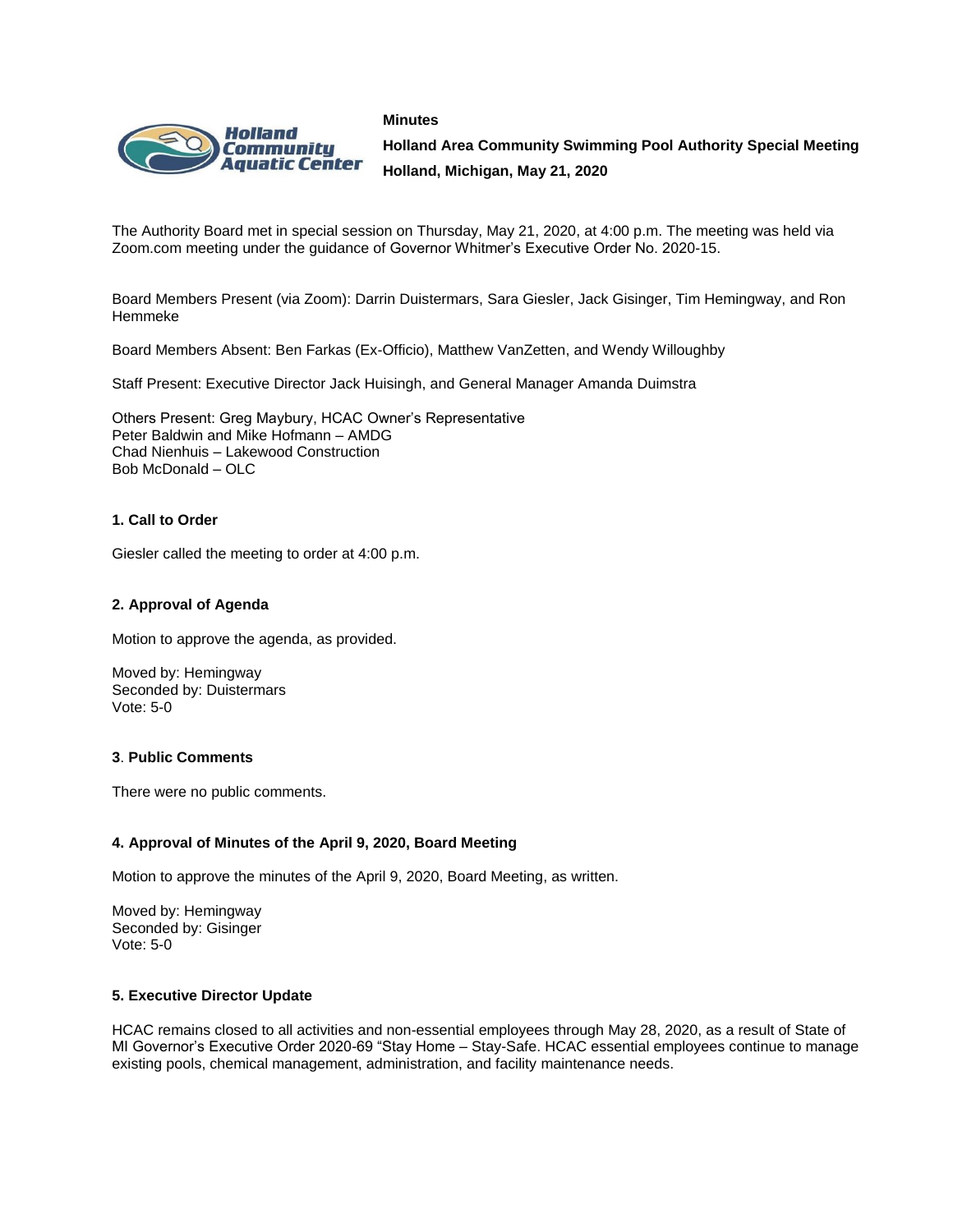HCAC applied with Huntington Bank and did not receive U.S. Government financial support via the CAREs ACT because HACSPA is a Government Authority and receiving tax-funding support. Many small businesses, churches, and non-profits have now received U.S. Government financial support to maintain labor through the shutdown. HCAC is considered an "Essential Business" requiring daily labor and management of hazardous chemicals and State mandated daily water management. HCAC has not been allowed to receive funding and must maintain the essential workforce through use of HACSPA savings.

HCAC full-time staff members have been maintained for salary and benefits during the "Stay-Home, Stay-Safe" period, and have been focused on developing appropriate return to work and new revenue methods for the anticipated opening of our facilities. The current "Stay-Home, Stay-Safe" order is set to expire on May 28, allowing for staff to begin reporting as soon as May 29, and allowing reopening of the facility (in a controlled manner) on June 8.

The Michigan Dept. of Environment, Great Lakes, and Energy (EGLE) has recently designated public pools (Aquatic Centers) as "public amusement" under EO 2020-69. According to the "MI SAFE START PLAN" a "6-step" framework for control of COVID-19, uncontrolled and unknown public use allows opening following "Containing or Post-Pandemic" stages of this plan. In order to open on June 8, HCAC will need to move out of the public amusement frame and into a controlled-use framework. There will be a requirement to clearly define who and when there is facility use to be able to advise of potential contact tracing. Authority approval is currently unknown and not well defined between State and Local official approvals.

HCAC reopening is currently defined through at least 3 phases:

Phase 1: Small defined groups practicing social distancing, confined, controlled groups of known individuals providing proof of health and indemnification to HACSPA for potential contact contamination. No unknown individual or public use of facilities.

Phase 2: Larger defined groups. No unknown individual or public use of facilities.

Phase 3: Open to the general public.

HACSPA Bond Renovation and Construction project was delayed from April 1 to May 7 for exterior landscaping. Construction was able to begin on May 15. The project remains on schedule and budgetary estimates are continuously being replaced with actual quotes.

HACSPA Bond proceeds remain invested per State guidelines and are yielding interest earnings which will be placed back into the project.

During the final design phase and discussions with experts, constituents, staff and public forums it has been determined that additions to the taxpayer approved design and funding of \$26.3M are highly desirable and could be most efficiently added during the construction process. Funding for these additions would be required from alternate and philanthropic sources to achieve the following desirable HACSPA Master Plan objectives;

- 1) 2<sup>nd</sup>-Story Fitness, walking and running track
- 2) Expanded Lobby and Covered Entry/Exit Canopy
- 3) Expanded Fitness Center for additional wellness class growth

Potential funding sources are being pursued through partnerships, philanthropy, and business plans. Our HCAC Foundation, Owner's Rep and Executive Director will assume responsibility for achievement of potential additional funding options and proposals to this HACSPA Board for potential inclusion within the current HACSPA Renovation and Expansion Plan.

The HACSPA Executive Director and our Leadership Team are very ready to get started with operations again!

## **6. Next Gen Project Status Update**

Maybury provided the Board with an update on project activities including;

Review of project timeline with estimated May 2022 completion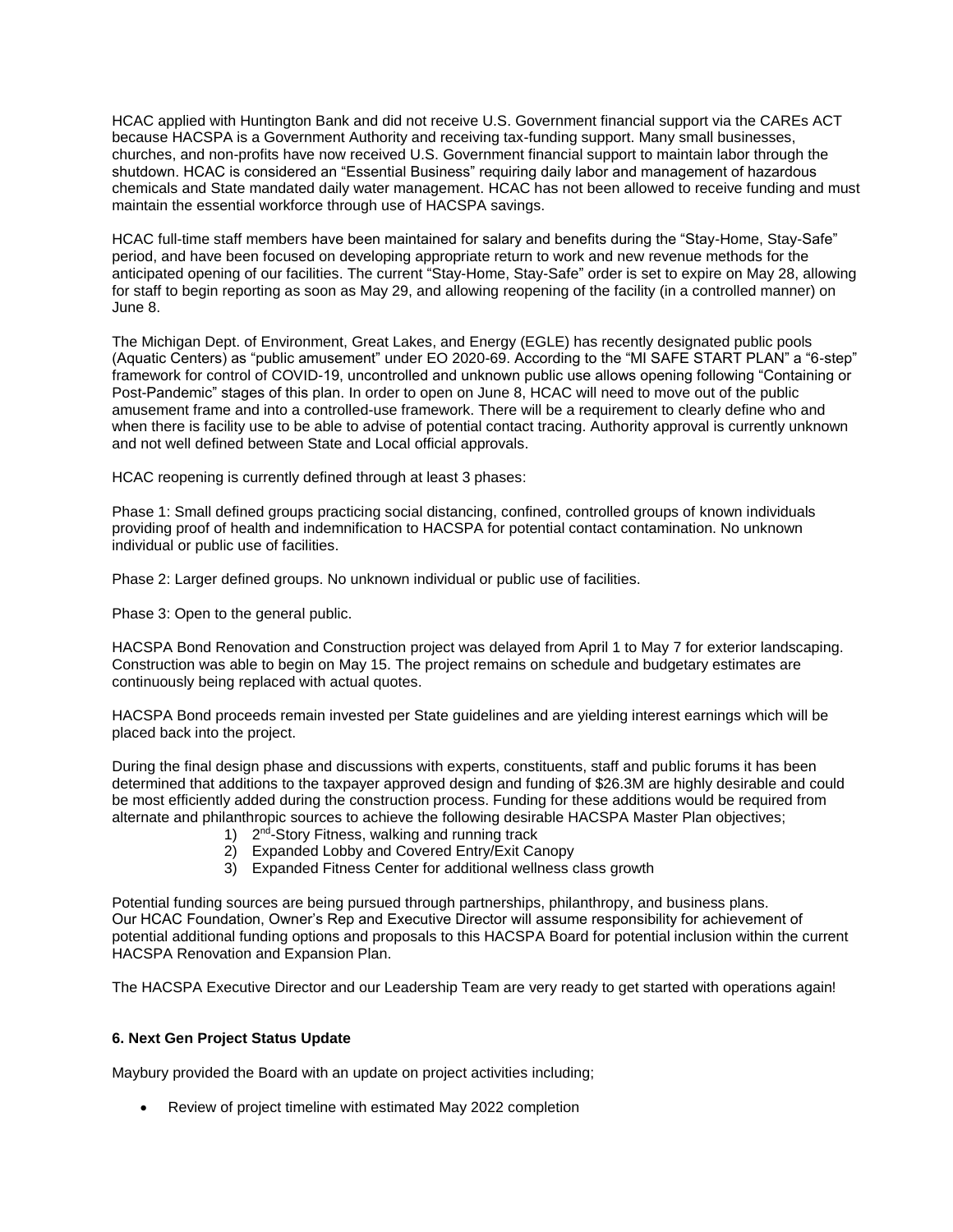- 4-Week "look ahead" document
- Scope revision opportunities document
- Project budget review currently approximately \$2.2M over budget

### **7. HACSPA Finance Committee**

a. Motion to approve the 2020 Tax Rate Request

- Operations Millage; Maximum 1.0mill reduced by Headlee for 2020 to 0.9788mill
- Debt; \$26.3M Bond voter approved; 2019 1.25mills, 2020 1.24mills

b. Motion to approve the Asbestos Abatement work provided by Trust Thermal at \$38,450

Moved by: Hemingway Seconded by Duistermars Vote: 5-0

c. Motion to approve Architectural and Structural Precast work provided by Kerkstra Precast at \$663,432

Moved by: Hemingway Seconded by Duistermars Vote: 5-0

d. Motion to approve Structural and Miscellaneous Metals work provided by Builders Iron at \$1,313,465

Moved by: Hemingway Seconded by Duistermars Vote: 5-0

e. Motion to approve Demolition work provided by Walsh Construction at \$270,310

Moved by: Hemingway Seconded by Duistermars Vote: 5-0

f. Motion to include the additional options of the indoor track and expanded lobby within the next designs and major quote round scheduled for June, 2020.

Discussion - Owner's Rep. advises inclusion of the additions to the Bond proposal of the indoor track and expanded lobby will achieve the best possible total quotations and will likely exceed the current approved Bond and taxpayer funding of \$26,300,000. The current unquoted total estimate for these adds is projected to be \$28,652,865. The Board agrees to continue with adding these additions to the next round of quotes to achieve the best possible total budget quotation. The Board understands any additions to the Bond taxpayer provided amount of \$26,300,000 must be achieved through philanthropy, partnership support and scope revisions. The Board agrees to review quotations in June along with philanthropy, partnership, project contingency status and potential scope revisions to always achieve the budget available.

Moved by: Hemingway Seconded by Duistermars Vote: 5-0

### **8. HACSPA Personnel Committee**

Duimstra provided the Board with recommended COVID-19 employee leave policies to achieve temporary State law requirements. Emergency Family Medical Leave Expansion Act (EFMLA) # P-HR-042 and Emergency Paid Sick Leave Act (EPSLA) P-HR-043 have been developed based on guidance from HR resources.